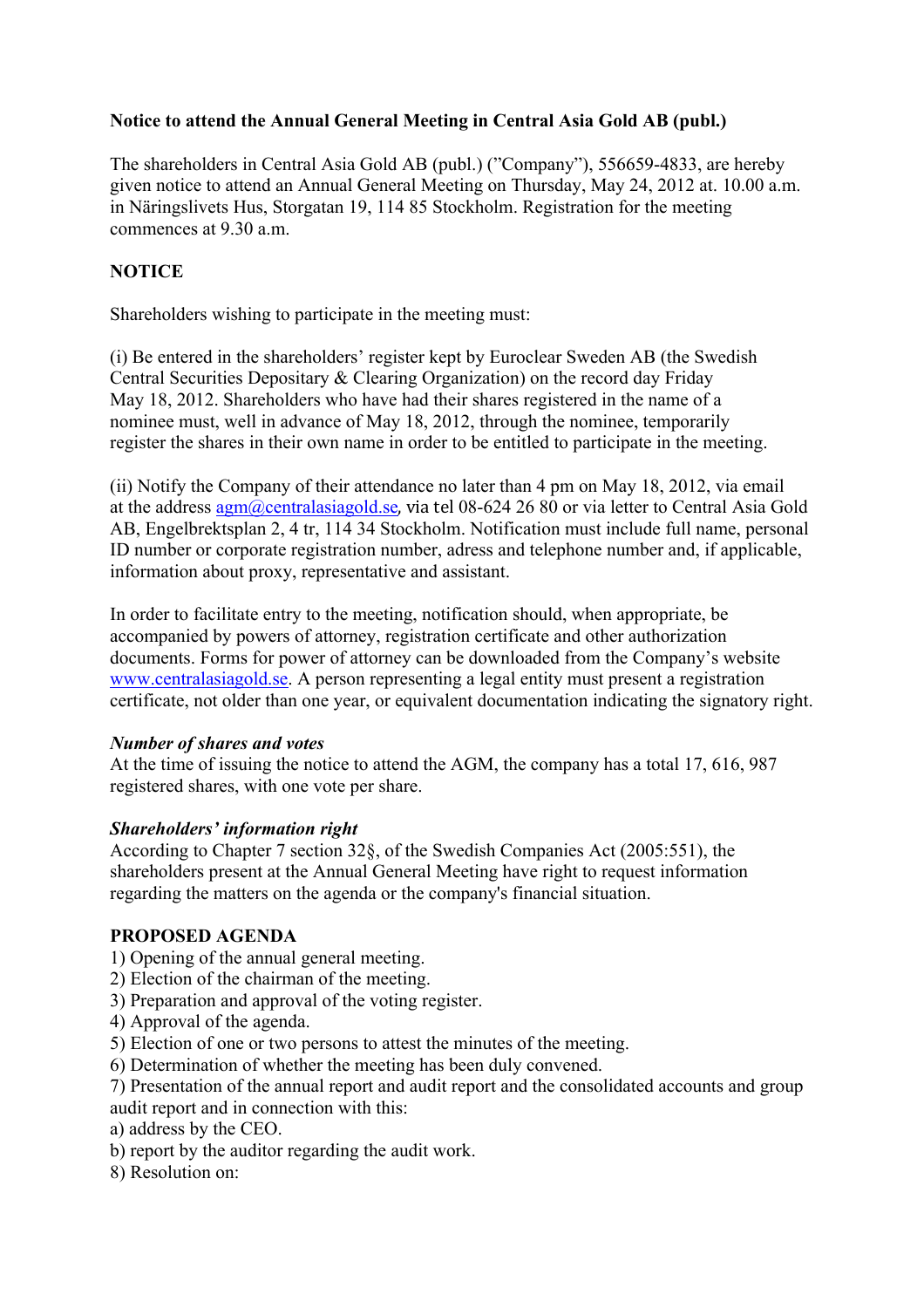a) adoption of profit and loss account and balance sheet and consolidated profit and loss account and consolidated balance sheet,

b) allocation regarding the Company's profit/loss in accordance with the adopted balance sheet,

and

c) discharge of liability for the board members and the managing director.

9) Report regarding the work of the nomination committee.

10) Resolution on the number of board members.

- 11) Resolution on remuneration to the board of directors and the auditor.
- 12) Election of board members and chairman of the board.
- 13) Election of auditors.
- 14) Resolution on nomination committee.
- 15) Resolution on guidelines for remuneration to the executive management.
- 16) Resolution authorizing the Board to decide on the share issues.
- 17) Resolution on the company name change.
- 18) Resolution on cancellation of the unsubscribed warrants.
- 19) Closing of the annual general meeting.

# **PROPOSALS BY THE NOMINATION COMMITTEE**

The nomination committee consisting of James Smith, chairman of the committee, (representing Bertil Holdings Ltd), Roger Hassanov (representing GKL Growth Capital AB), Per Vasilis (representing Niclas Eriksson with the family), Martin Diggle (representing Vulpes Investment Management Ltd) and Lars Guldstrand, chairman of the board of directors of Central Asia Gold AB has not informed the company of its proposals regarding items 2, 10, 11, 12, 13, 14 in such time that it could be included in the notice of the annual general meeting. The company will publish the election committee's proposal regarding the items in due time before the annual general meeting.

## **PROPOSALS BY THE BOARD OF DIRECTORS**

## *8b. Resolution on allocation of profit/loss for 2011*

The board of directors and the managing director propose that the Company's non-restricted equity of SEK 258 789 666 is carried forward and that no dividend is paid for the financial year.

### *15. Resolution on guidelines for remuneration to the executive management*

The board of directors proposes that the annual general meeting approves the guidelines for remuneration to the executive management of Central Asia Gold group ("Group"), essentially containing the following:

The guidelines shall apply to remuneration and other employment terms and conditions for the managing director and other members of the Group's management ("Group Management").

## *Guidelines*

The guidelines shall apply to all employment contracts which are entered into after the meeting's resolution and in those cases where amendments are made to the existing terms and conditions after this point in time. The Company shall aim to offer a total remuneration, which is reasonable and competitive based on the circumstances in the individual country.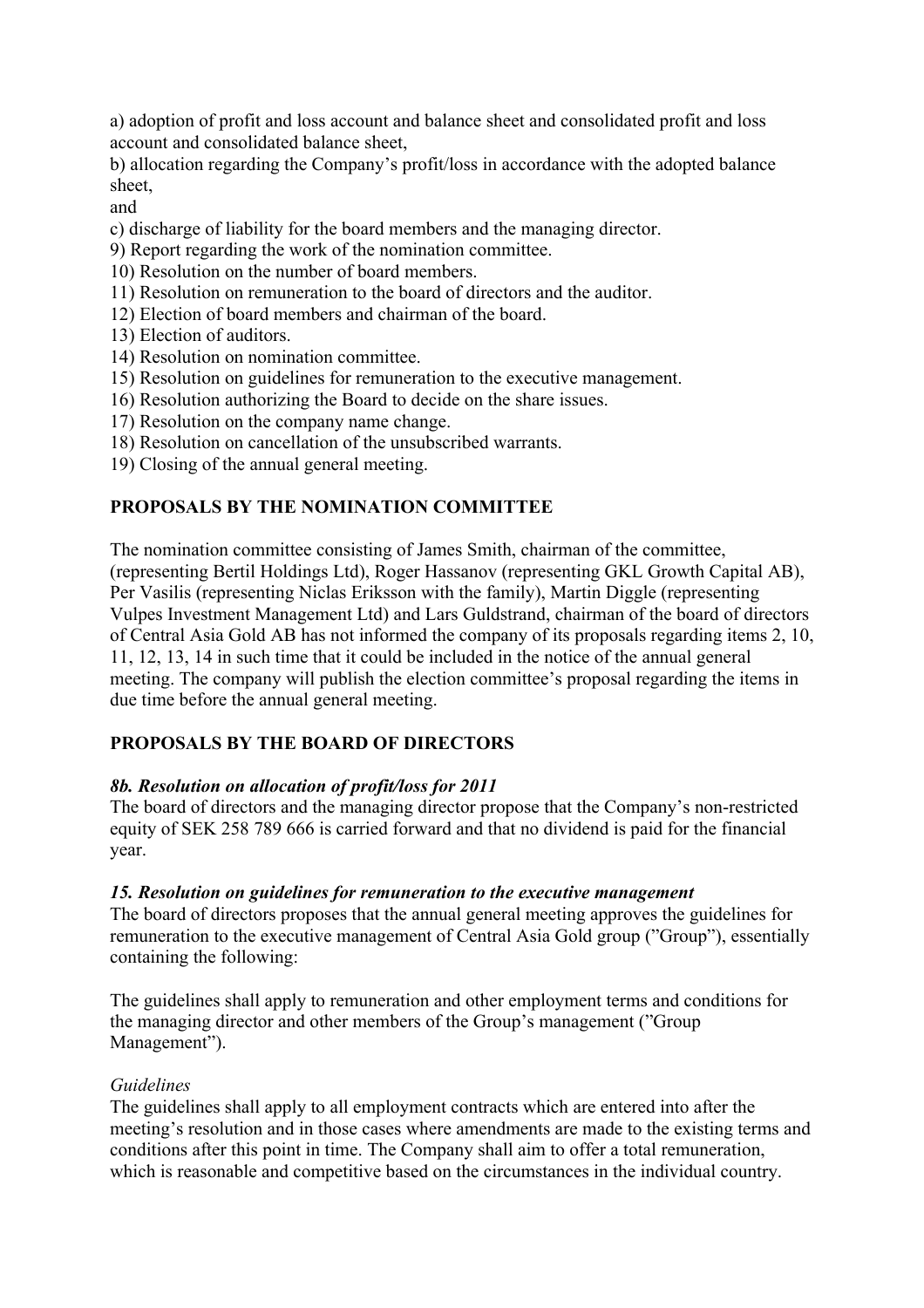The remuneration shall vary in relation to the performance of the individual and the Group. It is proposed that the total remuneration to the Group Management shall consist of the components stated below.

#### *Fixed salary*

The fixed salary ("Base Salary") shall be adjusted to the market and be based on responsibility, competence and performance. The fixed salary shall be revised every year.

#### *Variable salary*

The variable salary shall relate to the Company's return on production result, reserves and production goals, and specific goals within each executive's area of responsibility. The variable salary shall be paid annually and shall amount to a maximum of one annual Base Salary.

#### *Longterm incentives*

The board of directors intends, on a regular basis, to assess the need of long-term incentive programmes that shall be proposed to the annual general meeting.

#### *Insurable benefits*

Old-age pension, healthcare benefits and medical benefits shall, if applicable, be prepared in a manner that reflects the rules and practice in the home country. If possible, the pension plans shall be premium determined. In individual cases, depending on the tax and/or social insurance laws which apply to the individual, other adjusted pension plans or pension solutions may be approved.

#### *Other benefits*

The Company shall be able to provide individual members of the Group Management or the entire Group Management with other benefits. These benefits shall not constitute a substantial part of the total remuneration. The benefits shall further correspond to what is normal on the market.

#### *Termination and severance pay*

Notice of termination of employment shall be no more than twelve months upon termination initiated by the Group and no more than six months upon termination initiated by a member of the management. In individual cases, the board of directors shall be able to approve of severance pay in addition to the period of notice. Severance pay may only be paid out upon termination by the Company or when a member of the Group Management resigns due to a significant change of his/her working conditions, which means the he/she cannot perform adequately.

#### *Derogation from the guidelines*

The board of directors shall be entitled to derogate from these guidelines if special reasons exist in an individual case.

#### *16. Resolution authorizing the Board to decide on new share issues*

The board of directors proposes that the Annual General Meeting to authorize the board to issue new shares, etc.

The board is authorized, for the period until the next Annual General Meeting on one or more occasions, with or without preferential rights for shareholders, issue new shares, warrants and/